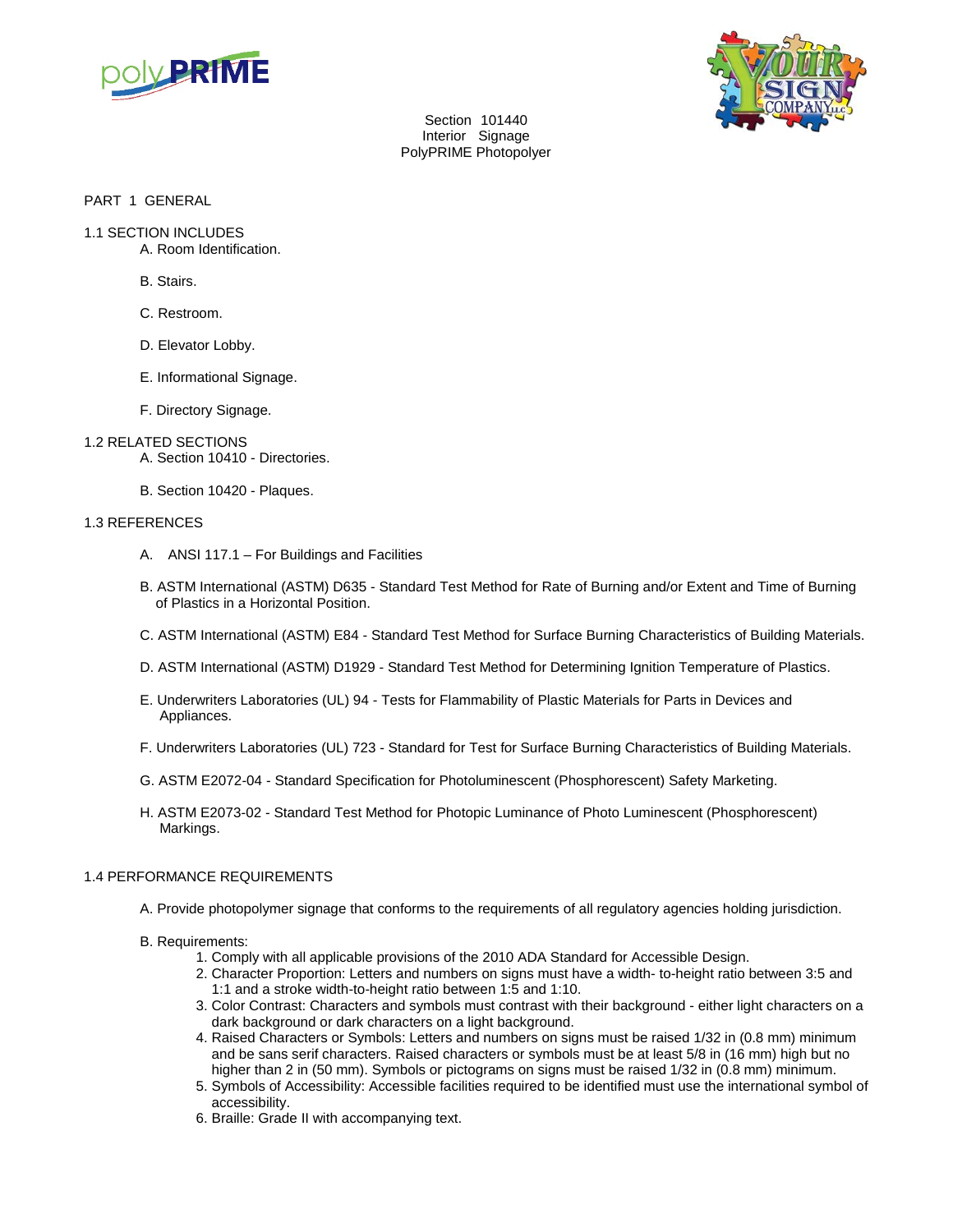- C. Fire Performance Characteristics:
	- 1. Provide photopolymer signage with surface burning characteristics that consist of a flame spread of 75 and a smoke development of 120 when tested in accordance to UL 723 (ASTM E 84).
	- 2. Self-Extinguishing: Provide photopolymer signage with a CC1 classification for .060 in thick material when tested in accordance with the procedures in ASTM D 635, Standard Test Method for Rate of Burning and/or Extent and Time of Burning Plastics in a Horizontal Position.
	- 3. Vertical Burn: Provide photopolymer material that is classified as 94V-2 for material .118 in thick or greater and 94HB for material .118 in thick or less when tested in accordance with UL 94, Tests for Flammability of Plastic Materials for Parts in Devices and Appliances.
	- 4. Self-Ignition Temperature: Provide photopolymer material that has a self- ignition temperature of 800 o F (427 o C) when tested in accordance with ASTM D 1929.

#### 1.5 SUBMITTALS

- A. Submit under provisions of Section 01300.
- B. Product Data: Manufacturer's data sheets on each product to be used including:
	- 1. Preparation instructions and recommendations.
	- 2. Storage and handling requirements and recommendations.
	- 3. Installation methods.
- C. Shop Drawings: Detail drawings showing sizes, lettering and graphics, construction details of each type of sign and mounting details with appropriate fasteners for specific project substrates.
- D. Selection Samples: For each finish product specified, two sets of color sheets representing manufacturer's full range of available colors and patterns.
- E. Verification Samples: For each sign type and color specified, two samples, minimum size 6 in (150 mm) square, representing actual product, color and patterns.
- F. Manufacturer's Installation Instructions: Printed installation instructions for each signage system.
- G. Message List: Signage report indicating signage location, text and sign type.

#### 1.6 DELIVERY, STORAGE AND HANDLING

- A. Deliver materials in unopened factory packaging.
- B. Inspect materials at delivery to verify there are no defects or damage.
- C. Store products in manufacturer's original packaging until ready for installation in climate controlled location away from direct sunlight.
- D. Store and dispose of solvent-based materials, and materials used with solvent- based materials in accordance with requirements of local authorities having jurisdiction.

## 1.7 PROJECT CONDITIONS

- A. Install products in an interior climate controlled environment.
- B. Maintain environmental conditions (temperature, humidity and ventilation) within limits recommended by manufacturer for optimum results. Do not install products under environmental conditions outside manufacturer's absolute limits.

## PART 2 PRODUCTS

#### 2.1 MANUFACTURERS

Acceptable Manufacturer: Your Sign Company, LLC, 1212 N. Tancahua St., Corpus Christi, TX 78401 Email: info@yoursigncompany.net; Web: www.yoursigncompany.net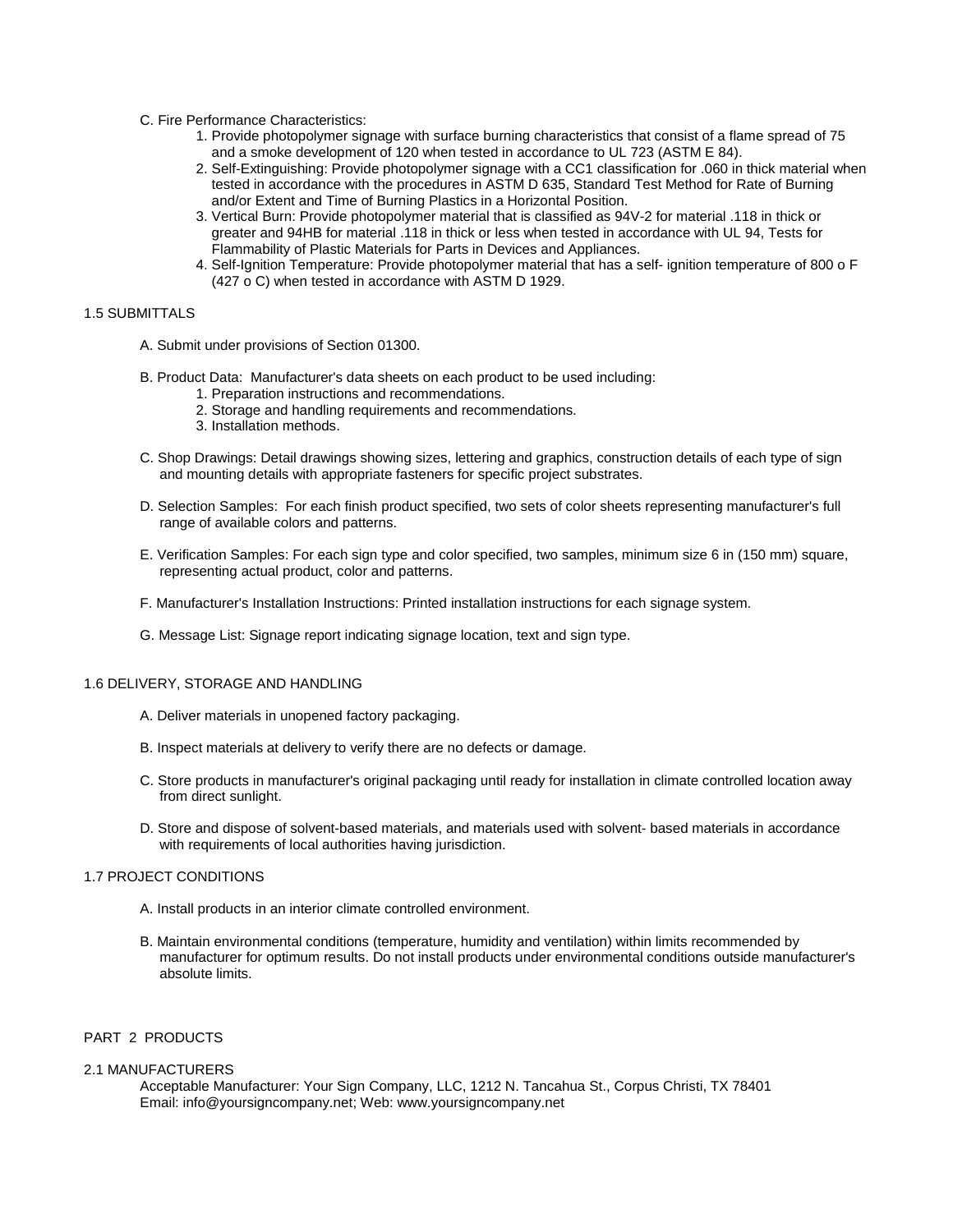#### 2.2 SIGNAGE – GENERAL

A. It is the intent of these specifications to establish a sign standard for the Owner including but not limited to, wallmounted directional signs, primary room identification, restrooms, conference rooms and all code compliant Braille signage.

B. Comply with all applicable provisions of the 2010 ADA Standard for Accessible Design codes that apply to the State and Local jurisdiction of the project.

C. If required text and graphics are not indicated in specification or on drawings, obtain Owner's instructions as to text and graphics prior to preparation of shop drawings.

D. Typography: See Drawings. Copy shall be a clean and accurate reproduction of typeface(s) specified. Upper and lower case and all caps as indicated in Sign Type drawings and Signage Schedule. Letter spacing to be set by manufacturer.

E. Arrows, symbols and pictograms will be provided in style, sizes, colors and spacing as indicated in drawings for each sign system.

## F. Braille: Grade 2

G. Design

- 1. Text/Graphics Placement: As indicated on contract drawings.
- 2. Font: Helvetica Med. All Caps.

## 2.3 MATERIALS

A. Panel Material: PolyPRIME Series 1 Photopolymer

1. Composition: 0.032 inch (0.8 mm) thick moisture resistant, non-glare interior nylon photopolymer on ultraviolet resistant clear PETG sign base, single piece construction. Laminated photopolymers, added-on characters, and engraved characters are not acceptable.

- 2. Sustainable Certification: Minimum 40 percent pre-consumer recycled content.
- 3. Type and Color: To be selected from manufacturer's full color range by Architect.

4. Size:

5. Surface burning characteristics: Flame spread/smoke developed rating less than 75/120, tested to ~STM E 84 and UL 723.

6. Rate of burning: Tested to ~STM D 635 at nominal 0.060 inch (1.5 mm) thickness with resulting Classification CC1.

7. Vertical burning: Tested to UL 94, classified as 94V-2 in thickness of 0.118 inch (3.0 mm) or greater and 94HB in thicknesses less than 0.118 inch (3.0 mm).

8. Self-ignition temperature: 800 degrees F (427 degrees C), tested to ASTM D 1929.

B. Panel Material: PolyPRIME Aluminum Photopolymer

1. Composition: 0.032 inch (0.8 mm) thick moisture resistant interior nylon photopolymer bonded to 0.017 inch (0.4 mm) thick brushed aluminum alloy base.

2. Base thickness: 0.017 inch (0.4 mm) thick brushed aluminum alloy base.

- 3. Type and Color: To be selected from manufacturer's full color range by Architect.
- 4. Size:
- C. Panel Material: PolyPRIME 3form Photopolymer

1. Composition: 0.032 inch (0.8 mm) thick moisture resistant, non-glare interior nylon photopolymer on 3form Varia Ecoresin PETG sign base, single piece construction. Laminated photopolymers, added-on characters,and engraved characters are not acceptable.

2. Base thickness: Determined by the 3form Varia Ecoresin pattern. Gauge not to exceed 0.0375 inch (9.5 mm)

3. Type and Color: To be selected from the 3form Varaia ecoresin line of substrates by Architect. At least one side of the Varia substrate chosen must be flat.

4. Size: .